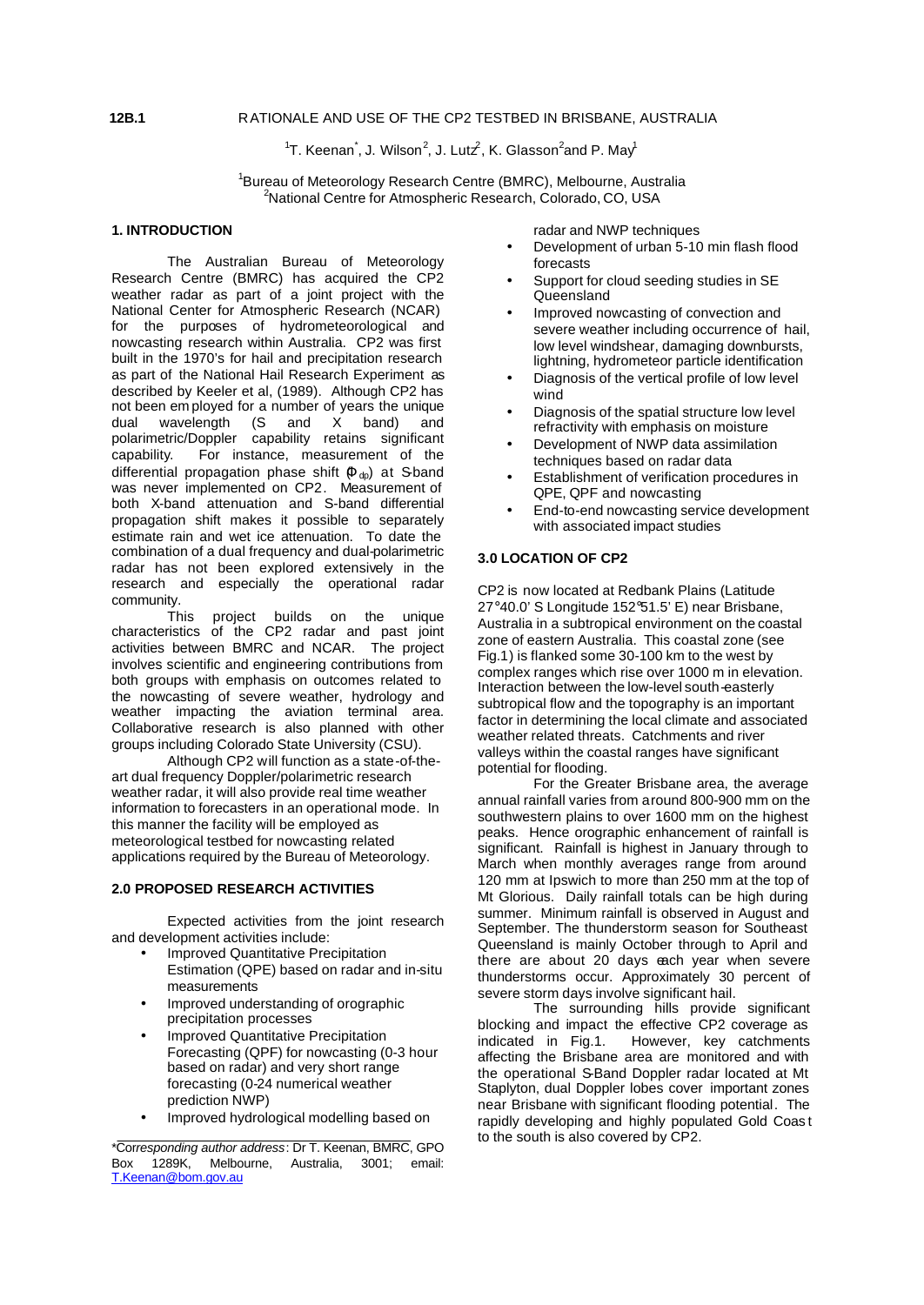

Figure 1. Topography, surrounding environment and range where the CP2 beam height (m) intersects various levels. Dual Doppler lobes available using the Mt Stapylton Doppler radar and CP2 are indicated.

#### **4.0 INFASTRUCTURE AND SUPPPORTING OBSERVATIONS**

The Bureau of Meteorology, along with the Brisbane City Council, the Queensland Department of Natural Resources, and other catchment authorities operate

- 220 stations providing continuous real time rainfall observations (at 1 mm resolution) from about 190 sites
- Water level data from about 140 sites
- 150 daily rain gauges (within 150 km of Brisbane)
- 15 telemetered mesonet stations operate (within 150 km of Brisbane)
- A Lightning Position and Tracking System (LPATS) provides the position, polarity and intensity of cloud and ground strokes
- Upper air wind profiles at 6-hourly intervals and upper air temperature and humidity profiles at 12-hour intervals.

The new operational S-Band 1<sup>0</sup> Doppler radar located at Mt Stapylton (see Fig. 1) provides additional quantitative radar data for the Brisbane area and with CP2 forms the basis for a dual-Doppler network.

Importantly for the development of end-toend forecasting processes and systems the Queensland Regional Forecast Centre is based in Brisbane. Its function is to deliver real meteorological and hydrological services to the local community and there is considerable existing meteorological and hydrological expertise and significant technical support. This office has high-speed data links to the Bureau of Meteorology national infrastructure and has access to the full suite of analyses and numerical model products that are generated routinely.



Figure 2. CP2 pedestal and antenna pictured during<br>installation at Redbank Plains. Two X-Band installation at Redbank Plains. cassegrain paraboloids are located above the primary centre fed S-Band paraboloid dish.

### **5.0 TECHNICAL CHARACTERITICS OF CP2**

The technical characteristics of CP2 are described by Bringi and Hendry (1990) and summarized in Table 1. CP2 is capable of measuring Doppler velocity and dual-frequency reflectivity at S and X-Band along matched beams. Polarimetric variables are also derived at S and X-band. Further details of CP2 are summarized by Keeler et al. (1984) and the three co-aligned antennae configuration is shown in Fig.2.

The CP2 system was subjected to major refurbishment work at NCAR. As part of the joint activities all drive gearboxes were refurbished, a new transmitter focus coil assembly power supply were installed, along with a new ceramic thyatron with associated solid state trigger drive circuitry. Following system acceptance tests CP2 was shipped to Australia for installation with spare modules and components for all updated systems. A modern digital receiver and signal processing system is employed based on the NCAR PIRAQ III signal processing unit along with a new antenna control and data display system as shown schematically in Fig.3.

The site for the radar comprises the radar antenna and pedestal installed on a concrete foundation with a pressurized inflated fabric radome as shown in Fig.4. The thirteen tonne (plus) antenna structure requires significant reinforced concrete foundations on stable ground. The radome must remain pressurized at all times and this is maintained by a primary air blower with a second higher capacity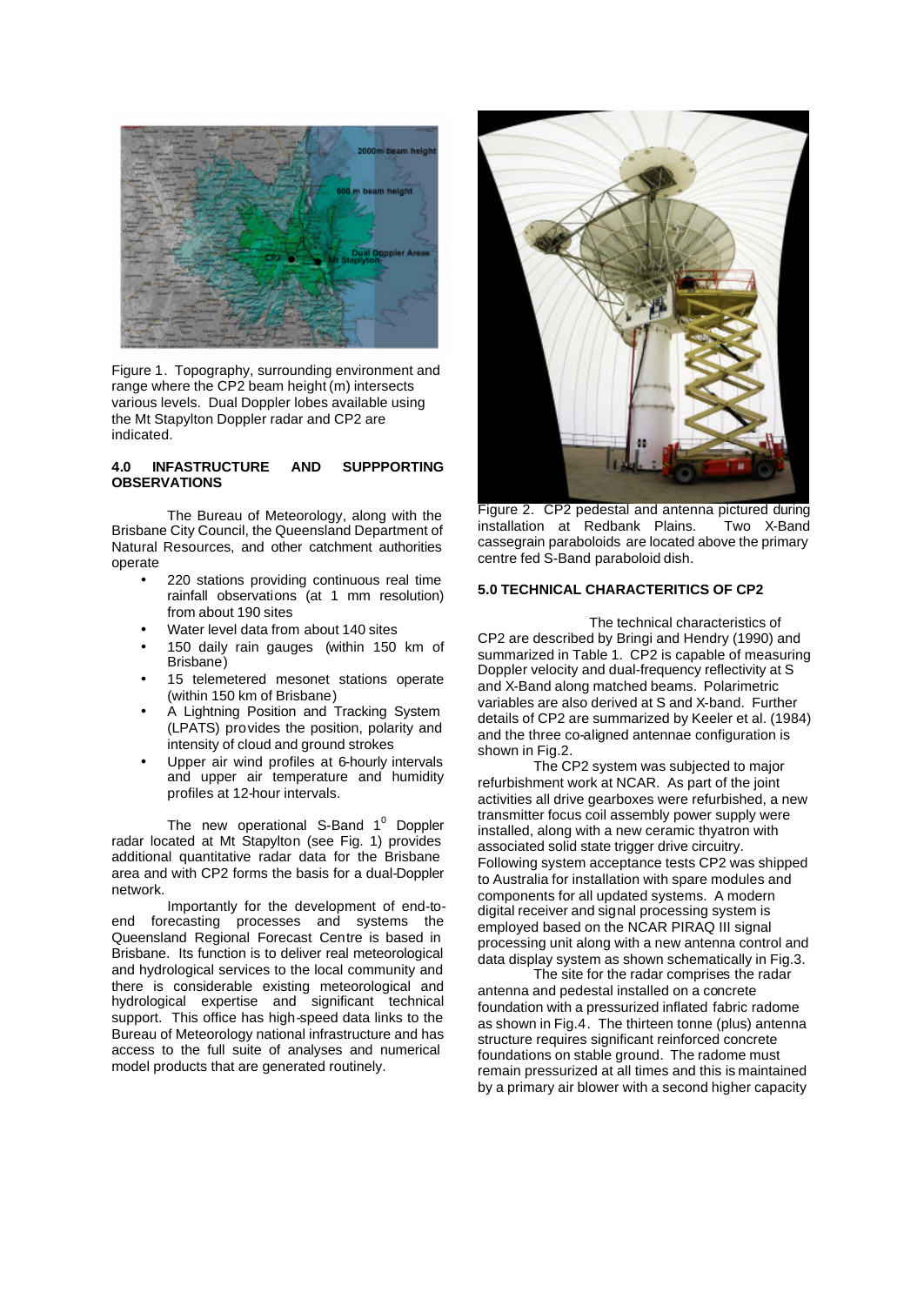Table 1. Technical Characteristics of the CP2 radar

| UI 4 IQUAI                   |                                   |                      |
|------------------------------|-----------------------------------|----------------------|
| Characteristic               | CP2 S-Band                        | CP2 X-Band           |
| Wavelength                   | 10.7                              | 3.2                  |
| (cm)<br>Peak Power           | 1200                              | 200                  |
| (kW)                         |                                   |                      |
| Pulse                        | $0.15 - 1.2$                      | 1.0                  |
| length(µs)                   |                                   |                      |
| $PR\tilde{F}(s^2)$           | $<$ 1700                          | <1000                |
| Antenna Type                 | Centre feed                       | Two                  |
|                              | paraboloid                        | cassegrain           |
|                              |                                   | paraboloids          |
| Feed Type                    | Potter horn                       | Rectangular          |
|                              |                                   | waveguide            |
| Beamwidth $(^\circ)$         | 0.93                              | 0.94                 |
| Azimuth                      | 360                               | 360                  |
| coverage ( <sup>0</sup> )    |                                   |                      |
| Elevation                    | 90                                | 90                   |
| Coverage ( <sup>0</sup> )    |                                   |                      |
| Polarisations                | LIN H, LINV                       | LIN H                |
| radiated                     |                                   |                      |
| Simultaneous 2               | No                                | Yes                  |
| channel                      |                                   |                      |
| reception                    |                                   |                      |
| Polarisation                 | Copolar to                        | LIN H & LIN V        |
| Received                     | <b>TX</b>                         |                      |
| Max Sidelobe                 | $-21$                             | $-30$                |
| level (dB)                   |                                   |                      |
| Max Antenna                  | $-21$                             | -36                  |
| Linear X-POL                 |                                   |                      |
| lobes (dB)                   |                                   |                      |
| Polarisation                 | Ferrite                           | ΝA                   |
| Control                      | Switch                            |                      |
| Method                       |                                   | ΝA                   |
| Polarisation                 | Pulse by                          |                      |
| Control rate                 | pulse<br>>30                      |                      |
| Channel to                   |                                   | >30                  |
| Channel                      |                                   |                      |
| Isolation (db) ex<br>Antenna |                                   |                      |
|                              | Yes                               | No                   |
| Doppler<br>Capability        |                                   |                      |
| Number of                    | 1024                              | 1024                 |
| Range Gates                  |                                   |                      |
| Range                        | >30 typically                     | >30 typically        |
| Resolution (m)               | 150                               | 150                  |
| Polarisation                 | Z <sub>нн,</sub> Z <sub>DR,</sub> | Z, L <sub>DR</sub> , |
| Quantities                   |                                   |                      |
| measured                     | $\Phi$ dp, $\rho_{\rm HV}$        |                      |

blower used to add extra pressurization in the event of high winds. The receiver and transmitter are located underneath the pedestal along with office space. This configuration minimizes waveguide runs and subsequent losses. Communications to the facility will be in the form of normal telephone and high speed internet access (1Mbs) to provide control of the radar and transmission of various data and products.

The CP2 radar is a one-off radar facility for Australia with spare parts and components located at



Figure 3. Simplified schematic of updated CP2 signal processor, control, product generator and display systems.

the radar facility, hence the building includes a significant storage area. The CP2 facility is supported by dedicated BMRC technical support that visits the site regularly for routine maintenance and repairs.



Figure 4. CP2 site infrastructure at Redbank Plains . Antenna and pedestal are within an inflated radome mounted over housing for office, storage and transceiver.

The revamped CP2 facility site works were completed nearly 2007 with the radar providing initial results in June 2007 as shown in Fig. 5. The first routine operation of CP2 will be beginning in August 2007 supporting hail and cloud seeding studies in SE Queensland.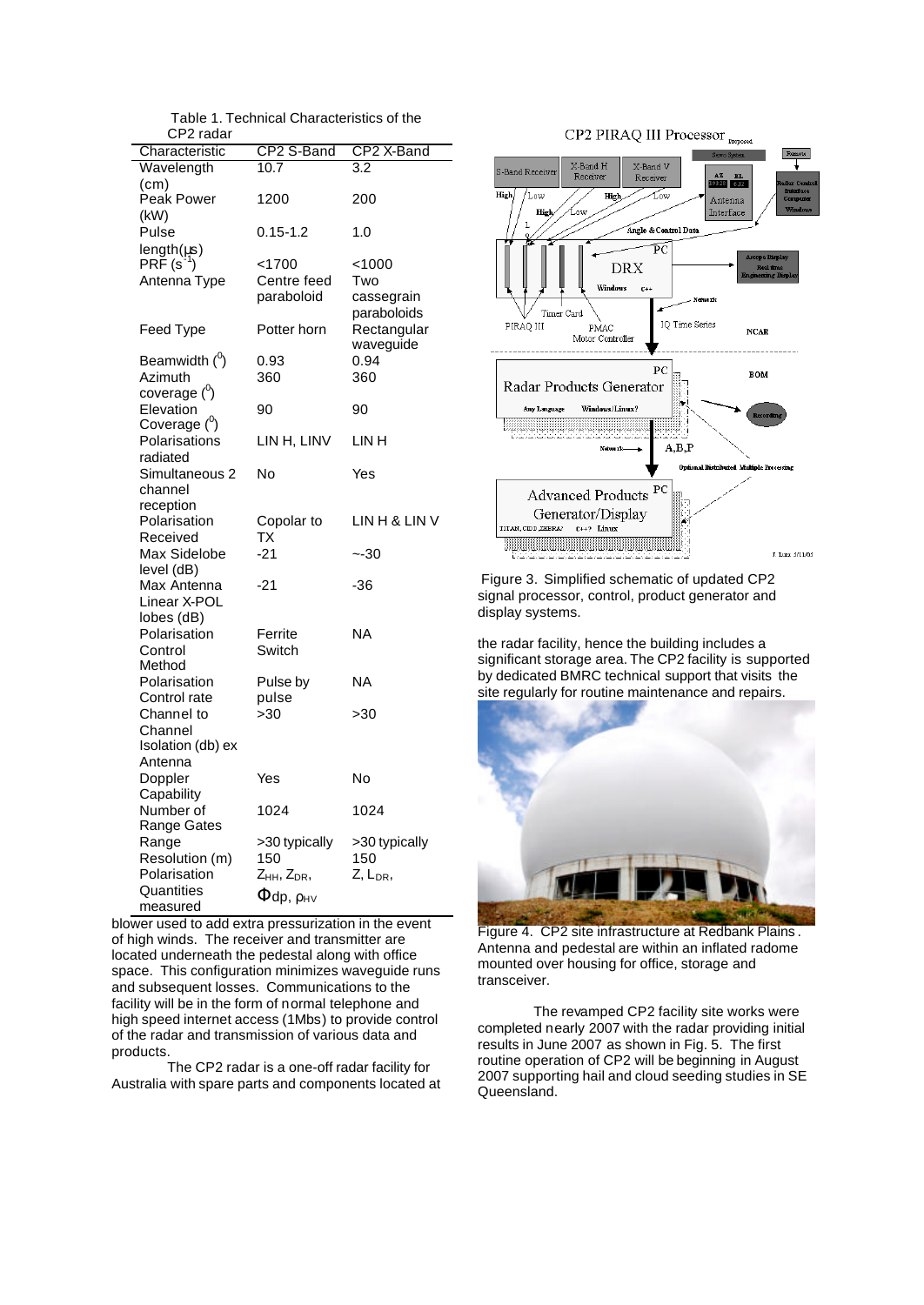





Figure 5. Initial sample of low-level S-Band polarimetric variables observed by CP2 at Redbank Plains . In this case negative radial velocities are away from the radar.

### **6.0 SUMMARY**

A key result of this project will be the development of products and end-to-end systems; that is taking the raw radar and providing product generation for evaluation by end users.

In this context the end user is not restricted to the forecasters and hydrologists, but involves experienced weather and hydrological service clients. For hydrological applications the initial focus will be producing high quality rainfall analyses and forecasts, and applying these data in a probabilistic framework to a suite of hydrological models to produce flood warning products. Real-time verification will also be an important component.

More traditional weather related products will be developed and tested by the Bureau in collaboration with other organisations. In this sense CP2 is seen as testbed for the development, testing and intercomparison of algorithms before operational use by the Bureau of Meteorology. Again the key is end-to-end systems. Processes and products will be interfaced with the Bureau operational systems to enhance the overall forecast process.

#### *Acknowledgements*

Support for this project was provided by the Bureau of Meteorology and with the cooperation of the National Science Foundation, USA.

#### **7.0 REFERENCES**

Bringi, V.N. and A. Hendry, 1990: Technology of Polarisation Diversity Radars for Meteorology, Chapter 19A, *Radar in Meteorology*, Edited, D. Atlas, American Meteorological Society, 806pp.